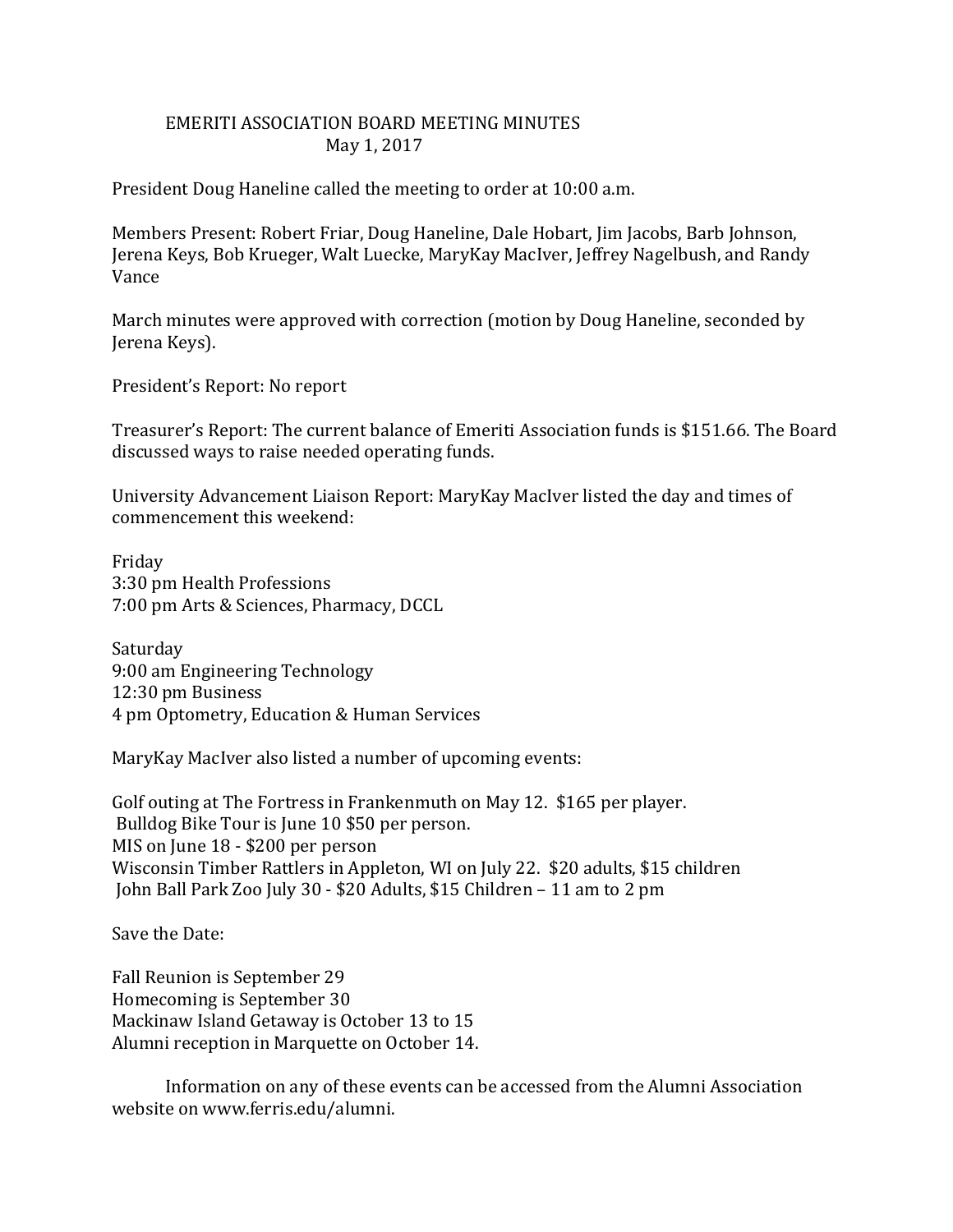Publicity: Today's meeting was promoted via UWN and the Association Facebook page.

Social: Walt Luecke reported that, as of today, 60 reservations have been received for the Emeriti lunch Rock on May 10. The annual Emeriti picnic will be on August 16. The alumni association will provide chicken. The emeriti should bring a dish to pass. There will be no golf outing this year.

Membership: Barb Johnson reported that she sent invitations to the luncheon to new emeriti. The Board discussed what else we might do for new members.

Service: Jim Jacobs reported that a card will be sent to the family of emeriti Gordon Lindland.

Professional Concerns: Bob Krueger and Bob Friar said that new information will be put in the emeriti newsletter.

Fundraising Committee: MaryKay MacIver reported the scholarship fund has \$40,709. A \$1000 award will be given this next academic year. A card will be sent to the recipient explaining who we are. We will ask for more donations at the luncheon.

Helen's Garden: MaryKay reported that the beds have been raked and mulched by Sigma Pi. Spring flowers have been popping up. The Commencement Office will be donating 25 geraniums for us to plant. The HTF will be ordering a tree this month. Planting date TBD.

Florida and Arizona Liaisons: Barb Johnson reported that February 8 is the next Arizona get-together.

Newsletter: Randy Vance reported that the next newsletter will out in June. The deadline for this newsletter is May 15th. This will include a column about what emeriti are doing now. The second person for this column is Mike Keating.

Social Media: Dale Hobart said he will be keeping the calendar updated, even though he will no longer be on the board.

Old Business: Jeffrey Nagelbush reported that the AARP Fraud Watch workshop is scheduled for May 10th in the University Center. The talk will be by Andrew Farmer and is titled "AARP Fraud Watch Network: Identifying and Preventing Scams and Identity Theft in Your Life and Community."

New Business: The nominating committee of Jerena Keys and Bob Kreuger presented four names for election to the Board: Jim Jacobs, Walter Luecke, Doug Haneline, and Robert Friar. One more nomination is needed.

June 5- Executive Board Meeting (Election of Officers) August 16- Annual Emeriti Picnic